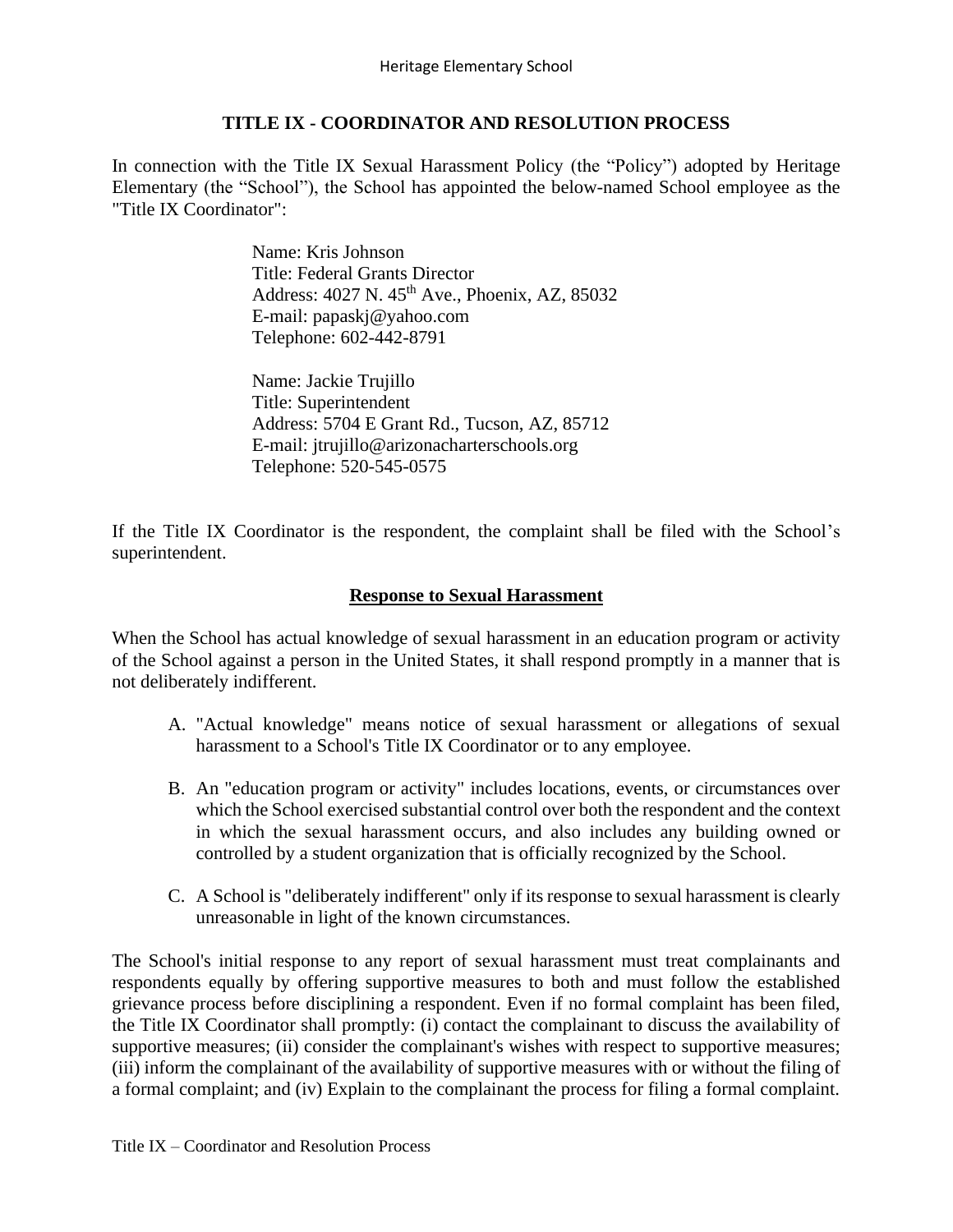Supportive measures are non-disciplinary, non-punitive individualized services offered as appropriate, as reasonably available, and without fee or charge to the complainant or the respondent before or after the filing of a formal complaint or where no formal complaint has been filed. Such measures are designed to restore or preserve equal access to the School's education program or activity without unreasonably burdening the other party, including measures designed to protect the safety of all parties or the School's educational environment, or deter sexual harassment. Supportive measures may include counseling, extensions of deadlines or other courserelated adjustments, modifications of work or class schedules, and other similar measures. The School shall maintain as confidential any supportive measures provided to the complainant or respondent, to the extent that maintaining such confidentiality would not impair the ability of the School to provide the supportive measures.

The Title IX Coordinator is responsible for coordinating the effective implementation of supportive measures. The School may remove a respondent from the School's education program or activity on an emergency basis, provided that the School undertakes an individualized safety and risk analysis, determines that an immediate threat to the physical health or safety of any student or other individual arising from the allegations of sexual harassment justifies removal, and provides the respondent with notice and an opportunity to challenge the decision immediately following the removal. This provision may not be construed to modify any rights under the Individuals with Disabilities Education Act, Section 504 of the Rehabilitation Act of 1973, or the Americans with Disabilities Act.

# **Response to a Formal Complaint**

"Formal complaint" means a document filed by a complainant or signed by the Title IX Coordinator alleging sexual harassment against a respondent and requesting that the School investigate the allegation of sexual harassment. At the time of filing a formal complaint, a complainant must be participating in or attempting to participate in the education program or activity of the School with which the formal complaint is filed. A formal complaint may be filed with the Title IX Coordinator in person, by mail, or by electronic mail, by using the contact information listed above, and by any additional method designated by the School that results in the Title IX Coordinator receiving the complaint.

The School may place a non-student employee respondent on administrative leave during the pendency of a grievance process in response to a formal complaint. This provision may not be construed to modify any rights under Section 504 of the Rehabilitation Act of 1973 or the Americans with Disabilities Act. For the purpose of addressing formal complaints of sexual harassment, this grievance process shall comply with the following basic elements:

A. Provide written notice to all parties upon receipt of complaint, which must include: (i) notice of the School's formal grievance process, including any informal resolution process; (ii) notice of the allegations, including sufficient details to allow respondent to prepare a response (such as the identities of the parties involved in the incident, if known, the conduct allegedly constituting sexual harassment, and the date and location of the alleged incident); (iii) a statement that the respondent is presumed not responsible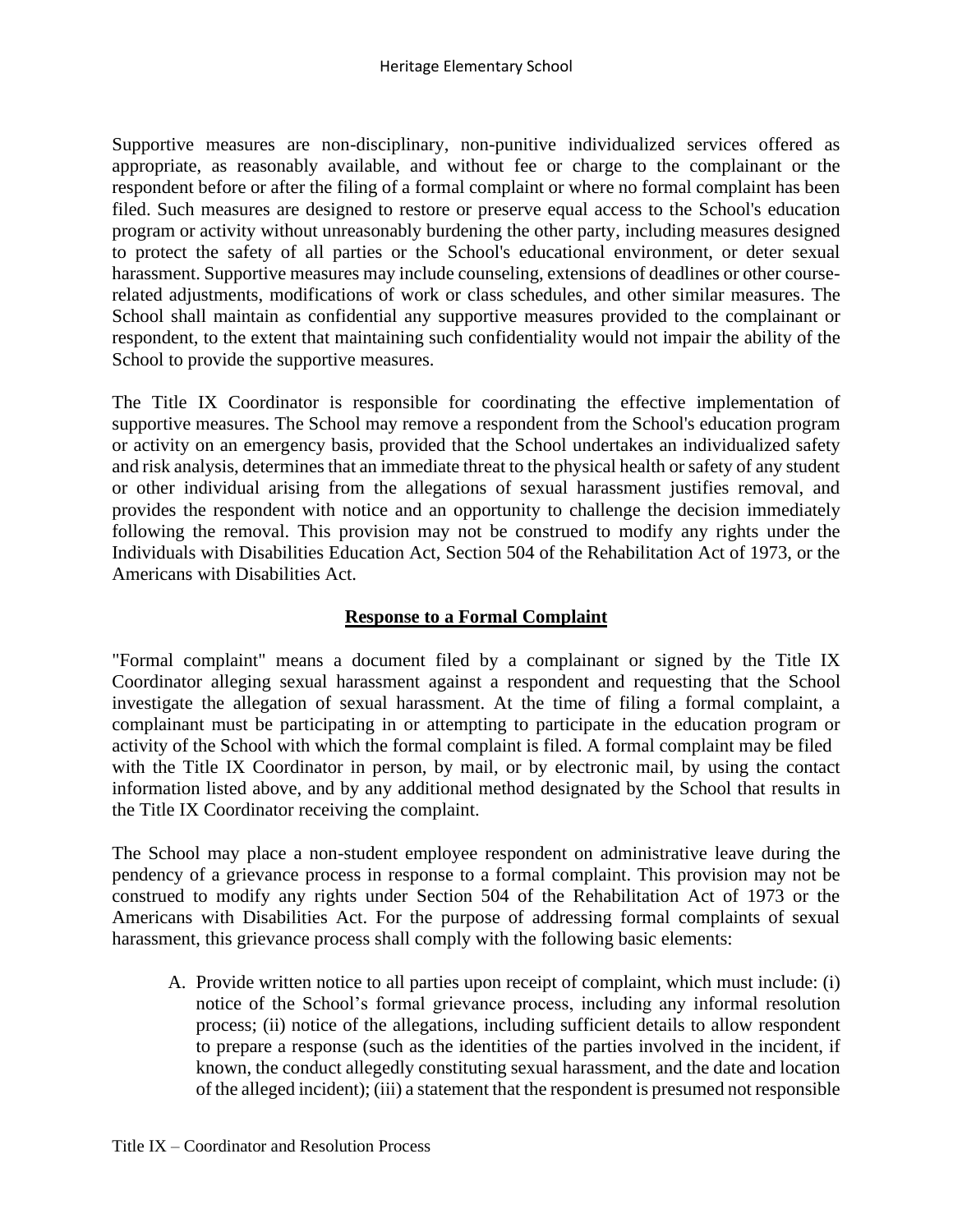for the alleged conduct and that a determination regarding responsibility is made at the conclusion of the grievance process; (iv) notice that the parties may have an advisor of their choice, who may be, but is not required to be, an attorney, and may inspect and review evidence; and (v) notice of any provision in the School's code of conduct that prohibits knowingly making false statements or providing false information in the grievance process.

- B. Treat complainants and respondents equitably;
- C. Require an objective evaluation of all relevant evidence;
- D. Require that the Title IX Coordinator, investigator, decision-maker, or any person designated by the School to facilitate an informal resolution process, be properly trained and not have a conflict of interest against complainants and respondents generally or against the particular complainant and respondent;
- E. Include a presumption that the respondent is not responsible for the alleged conduct until a determination has been made at the conclusion of the grievance process;
- F. Include reasonably prompt timeframes for the conclusion of the grievance process;
- G. Describe or list the possible disciplinary sanctions and remedies that may be implemented following a determination of responsibility;
- H. State that the School uses a preponderance of evidence standard to determine responsibility;
- I. Include the procedures and permissible reasons for appeal by a respondent or a complainant;
- J. Describe the range of supportive measures available to complainants and respondents; and
- K. Not require, allow, or use evidence or questions that constitute or seek legally privileged information, unless the privilege is waived.

If the conduct alleged in a formal complaint does not meet the Title IX definition of sexual harassment as established in Policy, did not occur in the School's education program or activity, or did not occur against a person in the United States, then the School shall dismiss the allegations for purposes of Title IX but may still address the allegations in any manner the School deems appropriate under other School policies.

The School may dismiss a formal complaint or any allegations therein, if at any time: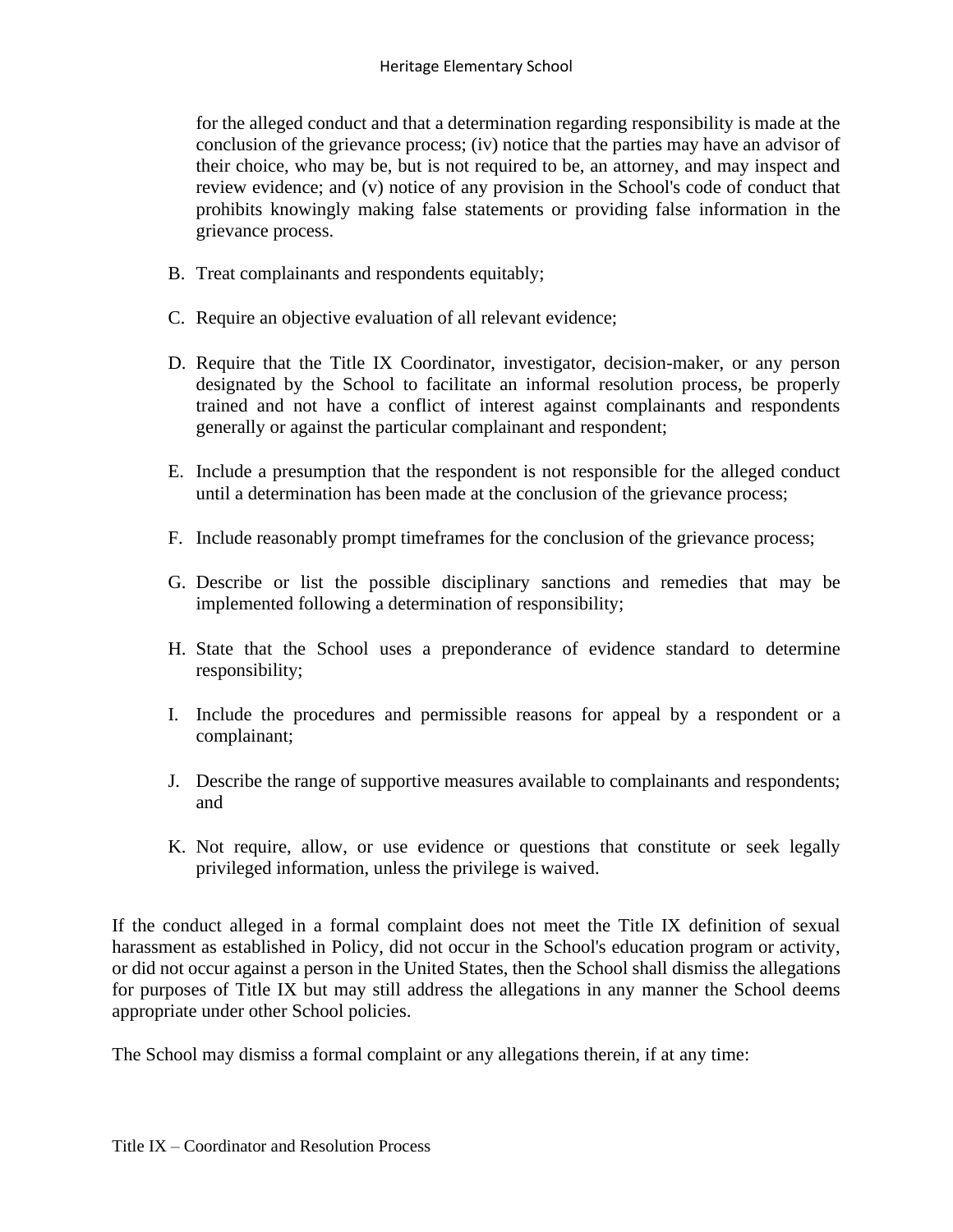- A. The complainant notifies the Title IX Coordinator in writing that the complainant would like to withdraw the formal complaint or any allegations therein;
- B. The respondent is no longer enrolled or employed by the School; or
- C. Specific circumstances prevent the School from gathering evidence sufficient to reach a determination as to the formal complaint or allegations therein.

Upon dismissal of a formal complaint or any allegations therein, the School shall promptly send written notice of the dismissal, including the reasons for the dismissal, simultaneously to the parties. When investigating a formal complaint and throughout the grievance process, the School shall:

- A. Ensure that the burden of proof and the burden of gathering evidence rests on the School and not on the parties, except that certain treatment records cannot be obtained without voluntary, written consent of a party;
- B. Provide an equal opportunity for the parties to present witnesses and evidence;
- C. Not restrict the ability of either party to discuss the allegations or to gather and present evidence;
- D. Provide the parties with the same opportunities to have others present during any meeting or grievance proceeding;
- E. Provide, to a party whose participation is invited or expected, written notice of the date, time, location, participants, and purpose of any meeting or grievance proceeding, with sufficient time for the party to prepare to participate;
- F. Provide both parties an equal opportunity to inspect and review any evidence so that each party can meaningfully respond to the evidence prior to the conclusion of the investigation (prior to completion of the investigative report, the investigator will send to each party and the party's advisor, if any, a copy of all evidence gathered during the investigation and will allow the parties at least ten (10) days to submit a written response to any of the evidence); and
- G. Create an investigative report that fairly summarizes relevant evidence and, at least ten (10) days prior to a determination of responsibility, send to each party and the party's advisor, if any, the investigative report in an electronic format or hard copy, for their review and written response.

After the School has sent the investigative report to the parties and before reaching a determination regarding responsibility, the decision-makers(s) shall afford each party the opportunity to submit written, relevant questions that a party wants asked of any party or witness, provide each party with the answers, and allow for additional, limited follow-up questions from each party. Questions and evidence about the complainant's sexual predisposition or prior sexual behavior are not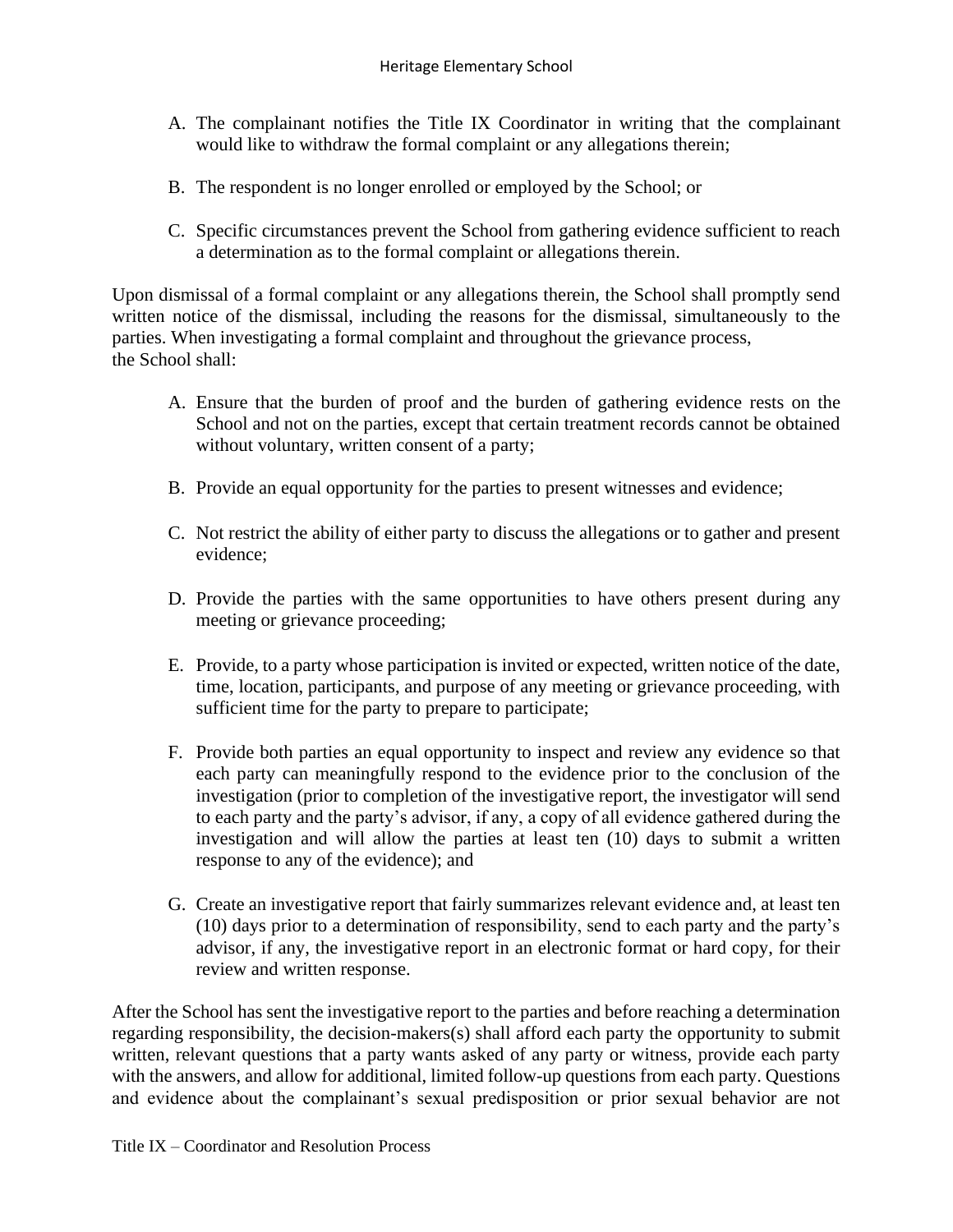relevant, unless such questions and evidence are offered to prove that someone other than the respondent committed the conduct alleged by the complainant, or if the questions and evidence are offered to prove consent.

The decision-maker(s), who cannot be the same person(s) as the Title IX Coordinator or the investigator(s), shall apply the School's established standard of evidence and shall issue a written determination regarding responsibility that includes:

- A. Identification of the allegations potentially constituting sexual harassment;
- B. A description of the procedural steps taken from the receipt of the formal complaint through the determination, including any notifications to the parties, interviews with parties and witnesses, site visits, methods used to gather other evidence, and hearings held;
- C. Findings of fact supporting the determination;
- D. Conclusions regarding the application of the School's code of conduct to the facts;
- E. A statement of and rationale for the result as to each allegation, including a determination regarding responsibility, any disciplinary sanctions the School imposes on the respondent, and whether remedies designed to restore or preserve equal access to the School's education program or activity shall be provided by the School to the complainant; and
- F. The School's procedures and permissible bases for the complainant and respondent to appeal.

The School shall provide the written determination to the parties simultaneously. The Title IX Coordinator is responsible for effective implementation of any remedies.

# **Appeals**

The School shall offer both parties the right to appeal from a determination regarding responsibility and from a dismissal of a formal complaint or any allegations therein, on the following bases:

- A. Procedural irregularity that affected the outcome of the matter;
- B. New evidence that was not reasonably available at the time the determination regarding responsibility or dismissal was made, that could affect the outcome of the matter; and
- C. The Title IX Coordinator, investigator(s), or decision-makers(s) had a conflict of interest or bias for or against complainants or respondents generally or the individual complainant or respondent that affect the outcome of the matter.

As to all appeals, the School shall:

Title IX – Coordinator and Resolution Process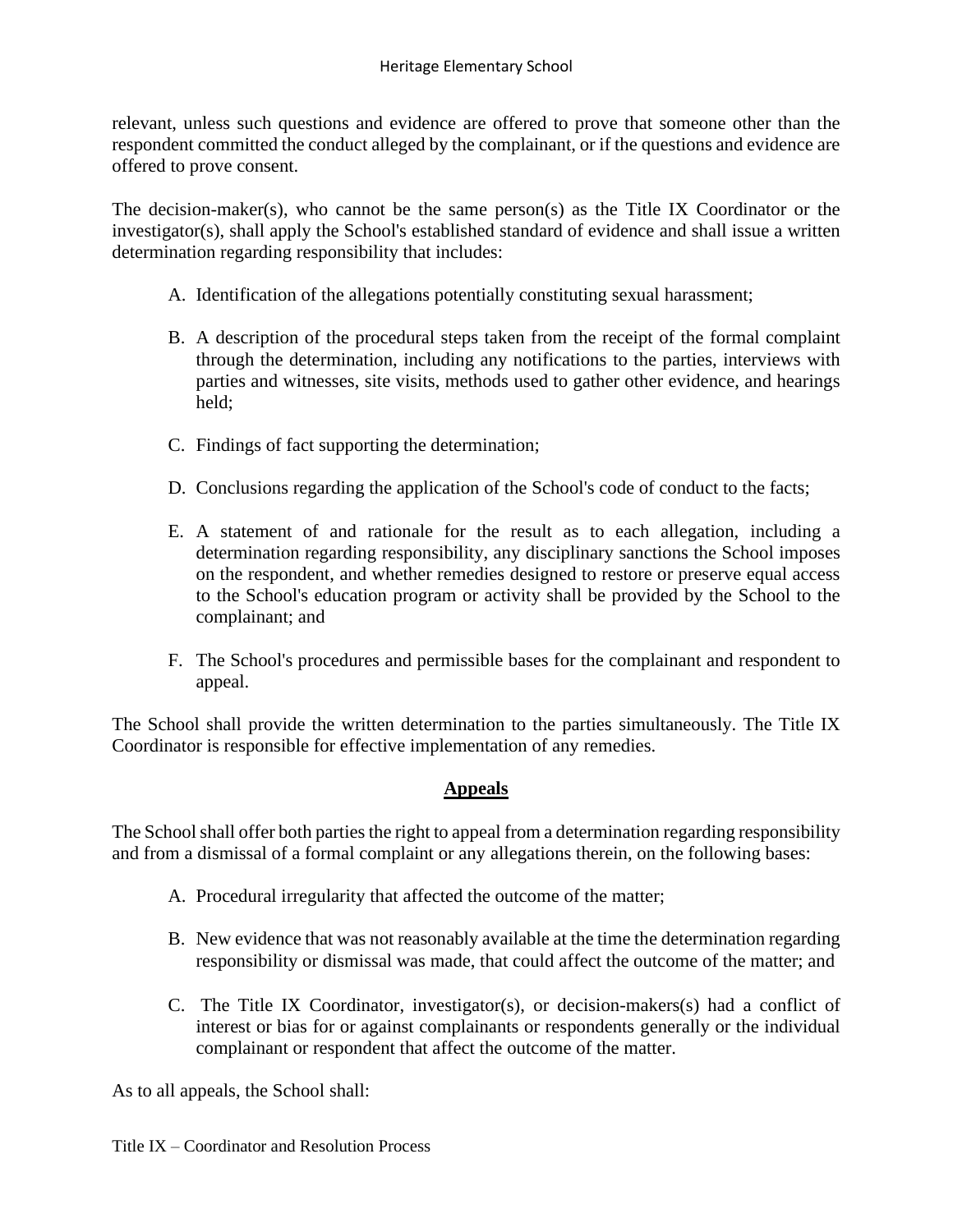- A. Notify the other party in writing when an appeal is filed and implement appeal procedures equally for both parties;
- B. Ensure that the decision-maker(s) for the appeal is not the same person as the decisionmaker(s) that reached the determination regarding responsibility or dismissal, the investigator(s), or the Title IX Coordinator;
- C. Ensure that the decision-maker(s) for the appeal does not have a conflict of interest or bias for or against complainants or respondents generally or an individual complainant or respondent;
- D. Give both parties a reasonable, equal opportunity to submit a written statement in support of, or challenging, the outcome;
- E. Issue a written decision describing the result of the appeal and the rational for the result;
- F. Provide the written decision simultaneously to both parties.

# **Informal Dispute Resolution**

The School may not require as a condition of enrollment or continuing enrollment, or employment or continuing employment, or enjoyment of any other right, waiver of the right to an investigation and adjudication of formal complaints of sexual harassment. Similarly, the School may not require the parties to participate in an informal resolution process and may not offer an informal resolution process unless a formal complaint is filed. However, at any time prior to reaching a determination regarding responsibility during a formal complaint process, the School may facilitate an informal resolution process, such as mediation, that does not involve a full investigation and adjudication, provided that the School:

- A. Provides to the parties a written notice disclosing: (i) the allegations; (ii) the requirements of the informal resolution process, including the circumstances under which it precludes the parties from resuming a formal complaint arising from the same allegations, provided, however, that at any time prior to agreeing to a resolution, any party has the right to withdraw from the informal resolution process and resume the grievance process with respect to the formal complaint; and (iii) any consequences resulting from participating in the informal resolution process, including the records that shall be maintained or could be shared;
- B. Obtains the parties' voluntary, written consent to the informal resolution process; and
- C. Does not offer or facilitate an informal resolution process to resolve allegations that an employee sexually harassed a student.

# **Records Retention**

The School shall maintain for a period of seven (7) years records of: